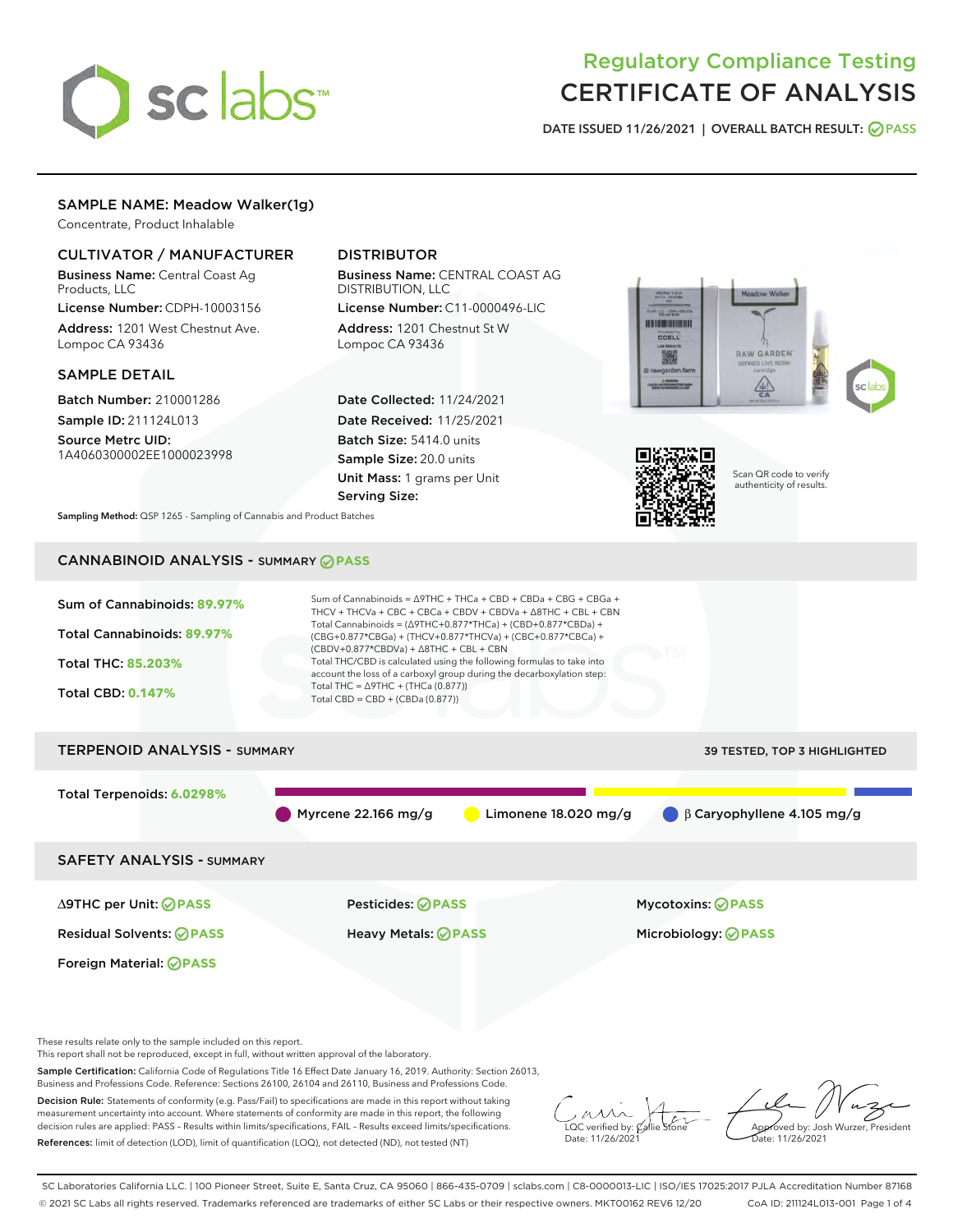

Terpene analysis utilizing gas chromatography-flame ionization detection (GC-



MEADOW WALKER(1G) | DATE ISSUED 11/26/2021 | OVERALL BATCH RESULT: **○** PASS

TERPENOID TEST RESULTS - 11/26/2021

FID). **Method:** QSP 1192 - Analysis of Terpenoids by GC-FID

## CANNABINOID TEST RESULTS - 11/26/2021 2 PASS

Tested by high-performance liquid chromatography with diode-array detection (HPLC-DAD). **Method:** QSP 1157 - Analysis of Cannabinoids by HPLC-DAD

#### TOTAL CANNABINOIDS: **89.97%**

Total Cannabinoids (Total THC) + (Total CBD) + (Total CBG) + (Total THCV) + (Total CBC) + (Total CBDV) + ∆8THC + CBL + CBN

TOTAL THC: **85.203%** Total THC (∆9THC+0.877\*THCa)

TOTAL CBD: **0.147%**

Total CBD (CBD+0.877\*CBDa)

TOTAL CBG: 3.928% Total CBG (CBG+0.877\*CBGa)

TOTAL THCV: 0.34% Total THCV (THCV+0.877\*THCVa)

TOTAL CBC: ND Total CBC (CBC+0.877\*CBCa)

TOTAL CBDV: ND Total CBDV (CBDV+0.877\*CBDVa)

| <b>COMPOUND</b>            | LOD/LOQ<br>(mg/g) | <b>MEASUREMENT</b><br><b>UNCERTAINTY</b><br>(mg/g) | <b>RESULT</b><br>(mg/g) | <b>RESULT</b><br>(%) |
|----------------------------|-------------------|----------------------------------------------------|-------------------------|----------------------|
| Δ9THC                      | 0.06 / 0.26       | ±29.310                                            | 852.03                  | 85.203               |
| <b>CBG</b>                 | 0.06/0.19         | ±1.548                                             | 39.28                   | 3.928                |
| <b>THCV</b>                | 0.1 / 0.2         | ±0.17                                              | 3.4                     | 0.34                 |
| <b>CBN</b>                 | 0.1/0.3           | ±0.12                                              | 1.8                     | 0.18                 |
| $\triangle$ 8THC           | 0.1 / 0.4         | ±0.14                                              | 1.7                     | 0.17                 |
| <b>CBD</b>                 | 0.07/0.29         | ±0.068                                             | 1.47                    | 0.147                |
| <b>THCa</b>                | 0.05/0.14         | N/A                                                | <b>ND</b>               | <b>ND</b>            |
| <b>THCVa</b>               | 0.07/0.20         | N/A                                                | <b>ND</b>               | <b>ND</b>            |
| <b>CBDa</b>                | 0.02/0.19         | N/A                                                | <b>ND</b>               | <b>ND</b>            |
| <b>CBDV</b>                | 0.04 / 0.15       | N/A                                                | <b>ND</b>               | <b>ND</b>            |
| <b>CBDVa</b>               | 0.03/0.53         | N/A                                                | <b>ND</b>               | <b>ND</b>            |
| <b>CBGa</b>                | 0.1 / 0.2         | N/A                                                | <b>ND</b>               | <b>ND</b>            |
| <b>CBL</b>                 | 0.06 / 0.24       | N/A                                                | <b>ND</b>               | <b>ND</b>            |
| <b>CBC</b>                 | 0.2 / 0.5         | N/A                                                | <b>ND</b>               | <b>ND</b>            |
| <b>CBCa</b>                | 0.07/0.28         | N/A                                                | <b>ND</b>               | <b>ND</b>            |
| <b>SUM OF CANNABINOIDS</b> |                   |                                                    | 899.7 mg/g              | 89.97%               |

#### **UNIT MASS: 1 grams per Unit**

| ∆9THC per Unit                         | 1120 per-package limit | 852.03 mg/unit | <b>PASS</b> |
|----------------------------------------|------------------------|----------------|-------------|
| <b>Total THC per Unit</b>              |                        | 852.03 mg/unit |             |
| <b>CBD</b> per Unit                    |                        | $1.47$ mg/unit |             |
| <b>Total CBD per Unit</b>              |                        | $1.47$ mg/unit |             |
| <b>Sum of Cannabinoids</b><br>per Unit |                        | 899.7 mg/unit  |             |
| <b>Total Cannabinoids</b><br>per Unit  |                        | 899.7 mg/unit  |             |

| <b>COMPOUND</b>           | LOD/LOQ<br>(mg/g) | <b>MEASUREMENT</b><br><b>UNCERTAINTY</b><br>(mg/g) | <b>RESULT</b><br>(mg/g)                         | <b>RESULT</b><br>(%) |
|---------------------------|-------------------|----------------------------------------------------|-------------------------------------------------|----------------------|
| <b>Myrcene</b>            | 0.008 / 0.025     | ±0.2859                                            | 22.166                                          | 2.2166               |
| Limonene                  | 0.005 / 0.016     | ±0.2577                                            | 18.020                                          | 1.8020               |
| $\beta$ Caryophyllene     | 0.004 / 0.012     | ±0.1461                                            | 4.105                                           | 0.4105               |
| Terpinolene               | 0.008 / 0.026     | ±0.0702                                            | 3.422                                           | 0.3422               |
| $\beta$ Pinene            | 0.004 / 0.014     | ±0.0363                                            | 3.160                                           | 0.3160               |
| $\alpha$ Pinene           | 0.005 / 0.017     | ±0.0223                                            | 2.588                                           | 0.2588               |
| Ocimene                   | 0.011 / 0.038     | ±0.0507                                            | 1.580                                           | 0.1580               |
| $\alpha$ Humulene         | 0.009 / 0.029     | ±0.0407                                            | 1.268                                           | 0.1268               |
| Linalool                  | 0.009 / 0.032     | ±0.0388                                            | 1.021                                           | 0.1021               |
| Fenchol                   | 0.010 / 0.034     | ±0.0293                                            | 0.758                                           | 0.0758               |
| Terpineol                 | 0.016 / 0.055     | ±0.0286                                            | 0.466                                           | 0.0466               |
| Camphene                  | 0.005 / 0.015     | ±0.0041                                            | 0.353                                           | 0.0353               |
| trans- $\beta$ -Farnesene | 0.008 / 0.025     | ±0.0105                                            | 0.297                                           | 0.0297               |
| $\alpha$ Phellandrene     | 0.006 / 0.020     | ±0.0020                                            | 0.147                                           | 0.0147               |
| <b>Borneol</b>            | 0.005 / 0.016     | ±0.0056                                            | 0.133                                           | 0.0133               |
| $\alpha$ Bisabolol        | 0.008 / 0.026     | ±0.0067                                            | 0.125                                           | 0.0125               |
| 3 Carene                  | 0.005 / 0.018     | ±0.0016                                            | 0.116                                           | 0.0116               |
| $\alpha$ Terpinene        | 0.005 / 0.017     | ±0.0017                                            | 0.113                                           | 0.0113               |
| Fenchone                  | 0.009 / 0.028     | ±0.0030                                            | 0.102                                           | 0.0102               |
| Nerolidol                 | 0.009 / 0.028     | ±0.0057                                            | 0.090                                           | 0.0090               |
| Valencene                 | 0.009 / 0.030     | ±0.0059                                            | 0.086                                           | 0.0086               |
| $\gamma$ Terpinene        | 0.006 / 0.018     | ±0.0014                                            | 0.082                                           | 0.0082               |
| Guaiol                    | 0.009 / 0.030     | ±0.0020                                            | 0.043                                           | 0.0043               |
| Citronellol               | 0.003 / 0.010     | ±0.0017                                            | 0.034                                           | 0.0034               |
| Sabinene                  | 0.004 / 0.014     | ±0.0002                                            | 0.015                                           | 0.0015               |
| Geraniol                  | 0.002 / 0.007     | ±0.0004                                            | 0.008                                           | 0.0008               |
| p-Cymene                  | 0.005 / 0.016     | N/A                                                | <loq< th=""><th><loq< th=""></loq<></th></loq<> | <loq< th=""></loq<>  |
| Eucalyptol                | 0.006 / 0.018     | N/A                                                | <loq< th=""><th><loq< th=""></loq<></th></loq<> | <loq< th=""></loq<>  |
| Sabinene Hydrate          | 0.006 / 0.022     | N/A                                                | $<$ LOQ                                         | <loq< th=""></loq<>  |
| Nerol                     | 0.003 / 0.011     | N/A                                                | <loq< th=""><th><loq< th=""></loq<></th></loq<> | <loq< th=""></loq<>  |
| Caryophyllene<br>Oxide    | 0.010 / 0.033     | N/A                                                | 100                                             | <loq< th=""></loq<>  |
| (-)-Isopulegol            | 0.005 / 0.016     | N/A                                                | ND                                              | ND                   |
| Camphor                   | 0.006 / 0.019     | N/A                                                | ND                                              | ND                   |
| Isoborneol                | 0.004 / 0.012     | N/A                                                | ND                                              | ND                   |
| Menthol                   | 0.008 / 0.025     | N/A                                                | ND                                              | ND                   |
| R-(+)-Pulegone            | 0.003 / 0.011     | N/A                                                | ND                                              | ND                   |
| <b>Geranyl Acetate</b>    | 0.004 / 0.014     | N/A                                                | ND                                              | ND                   |
| $\alpha$ Cedrene          | 0.005 / 0.016     | N/A                                                | ND                                              | ND                   |
| Cedrol                    | 0.008 / 0.027     | N/A                                                | ND                                              | ND                   |
| <b>TOTAL TERPENOIDS</b>   |                   |                                                    | 60.298 mg/g                                     | 6.0298%              |

SC Laboratories California LLC. | 100 Pioneer Street, Suite E, Santa Cruz, CA 95060 | 866-435-0709 | sclabs.com | C8-0000013-LIC | ISO/IES 17025:2017 PJLA Accreditation Number 87168 © 2021 SC Labs all rights reserved. Trademarks referenced are trademarks of either SC Labs or their respective owners. MKT00162 REV6 12/20 CoA ID: 211124L013-001 Page 2 of 4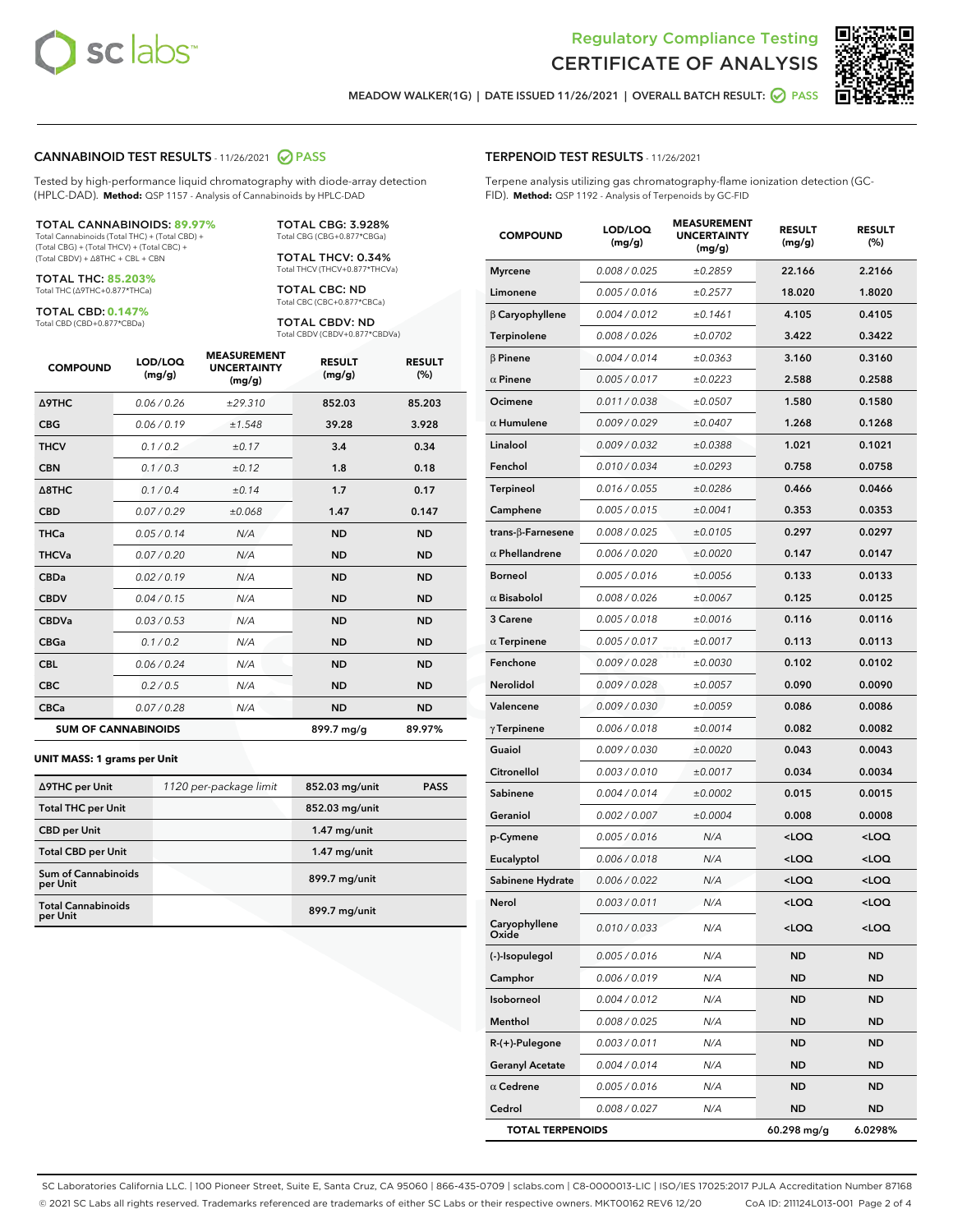



MEADOW WALKER(1G) | DATE ISSUED 11/26/2021 | OVERALL BATCH RESULT: **⊘** PASS

# CATEGORY 1 PESTICIDE TEST RESULTS - 11/26/2021 2 PASS

Pesticide and plant growth regulator analysis utilizing high-performance liquid chromatography-mass spectrometry (HPLC-MS) or gas chromatography-mass spectrometry (GC-MS). \*GC-MS utilized where indicated. **Method:** QSP 1212 - Analysis of Pesticides and Mycotoxins by LC-MS or QSP 1213 - Analysis of Pesticides by GC-MS

| <b>COMPOUND</b>             | LOD/LOQ<br>$(\mu g/g)$ | <b>ACTION</b><br><b>LIMIT</b><br>$(\mu q/q)$ | <b>MEASUREMENT</b><br><b>UNCERTAINTY</b><br>$(\mu g/g)$ | <b>RESULT</b><br>$(\mu g/g)$ | <b>RESULT</b> |
|-----------------------------|------------------------|----------------------------------------------|---------------------------------------------------------|------------------------------|---------------|
| Aldicarb                    | 0.03/0.08              | $\ge$ LOD                                    | N/A                                                     | <b>ND</b>                    | <b>PASS</b>   |
| Carbofuran                  | 0.02 / 0.05            | $\geq$ LOD                                   | N/A                                                     | <b>ND</b>                    | <b>PASS</b>   |
| Chlordane*                  | 0.03 / 0.08            | $\ge$ LOD                                    | N/A                                                     | <b>ND</b>                    | <b>PASS</b>   |
| Chlorfenapyr*               | 0.03/0.10              | $\ge$ LOD                                    | N/A                                                     | <b>ND</b>                    | <b>PASS</b>   |
| Chlorpyrifos                | 0.02 / 0.06            | $\ge$ LOD                                    | N/A                                                     | <b>ND</b>                    | <b>PASS</b>   |
| Coumaphos                   | 0.02 / 0.07            | $\ge$ LOD                                    | N/A                                                     | <b>ND</b>                    | <b>PASS</b>   |
| Daminozide                  | 0.02 / 0.07            | $\ge$ LOD                                    | N/A                                                     | <b>ND</b>                    | <b>PASS</b>   |
| <b>DDVP</b><br>(Dichlorvos) | 0.03/0.09              | $\ge$ LOD                                    | N/A                                                     | <b>ND</b>                    | <b>PASS</b>   |
| Dimethoate                  | 0.03 / 0.08            | $\ge$ LOD                                    | N/A                                                     | <b>ND</b>                    | <b>PASS</b>   |
| Ethoprop(hos)               | 0.03/0.10              | $\ge$ LOD                                    | N/A                                                     | <b>ND</b>                    | <b>PASS</b>   |
| Etofenprox                  | 0.02/0.06              | $>$ LOD                                      | N/A                                                     | <b>ND</b>                    | <b>PASS</b>   |
| Fenoxycarb                  | 0.03 / 0.08            | $\ge$ LOD                                    | N/A                                                     | <b>ND</b>                    | <b>PASS</b>   |
| Fipronil                    | 0.03/0.08              | $>$ LOD                                      | N/A                                                     | <b>ND</b>                    | <b>PASS</b>   |
| Imazalil                    | 0.02 / 0.06            | $\ge$ LOD                                    | N/A                                                     | <b>ND</b>                    | <b>PASS</b>   |
| Methiocarb                  | 0.02 / 0.07            | $\ge$ LOD                                    | N/A                                                     | <b>ND</b>                    | <b>PASS</b>   |
| Methyl<br>parathion         | 0.03/0.10              | $>$ LOD                                      | N/A                                                     | <b>ND</b>                    | <b>PASS</b>   |
| <b>Mevinphos</b>            | 0.03/0.09              | $>$ LOD                                      | N/A                                                     | <b>ND</b>                    | <b>PASS</b>   |
| Paclobutrazol               | 0.02 / 0.05            | $>$ LOD                                      | N/A                                                     | <b>ND</b>                    | <b>PASS</b>   |
| Propoxur                    | 0.03/0.09              | $\ge$ LOD                                    | N/A                                                     | <b>ND</b>                    | <b>PASS</b>   |
| Spiroxamine                 | 0.03 / 0.08            | $\ge$ LOD                                    | N/A                                                     | <b>ND</b>                    | <b>PASS</b>   |
| Thiacloprid                 | 0.03/0.10              | $\ge$ LOD                                    | N/A                                                     | <b>ND</b>                    | <b>PASS</b>   |

# CATEGORY 2 PESTICIDE TEST RESULTS - 11/26/2021 @ PASS

| <b>COMPOUND</b>          | LOD/LOO<br>$(\mu g/g)$ | <b>ACTION</b><br>LIMIT<br>$(\mu g/g)$ | <b>MEASUREMENT</b><br><b>UNCERTAINTY</b><br>$(\mu g/g)$ | <b>RESULT</b><br>$(\mu g/g)$ | <b>RESULT</b> |  |
|--------------------------|------------------------|---------------------------------------|---------------------------------------------------------|------------------------------|---------------|--|
| Abamectin                | 0.03/0.10              | 0.1                                   | N/A                                                     | <b>ND</b>                    | <b>PASS</b>   |  |
| Acephate                 | 0.02/0.07              | 0.1                                   | N/A                                                     | <b>ND</b>                    | <b>PASS</b>   |  |
| Acequinocyl              | 0.02/0.07              | 0.1                                   | N/A                                                     | <b>ND</b>                    | <b>PASS</b>   |  |
| Acetamiprid              | 0.02 / 0.05            | 0.1                                   | N/A                                                     | <b>ND</b>                    | <b>PASS</b>   |  |
| Azoxystrobin             | 0.02/0.07              | 0.1                                   | N/A                                                     | <b>ND</b>                    | <b>PASS</b>   |  |
| <b>Bifenazate</b>        | 0.01 / 0.04            | 0.1                                   | N/A                                                     | <b>ND</b>                    | <b>PASS</b>   |  |
| <b>Bifenthrin</b>        | 0.02 / 0.05            | 3                                     | N/A                                                     | <b>ND</b>                    | <b>PASS</b>   |  |
| <b>Boscalid</b>          | 0.03/0.09              | 0.1                                   | N/A                                                     | <b>ND</b>                    | <b>PASS</b>   |  |
| Captan                   | 0.19/0.57              | 0.7                                   | N/A                                                     | <b>ND</b>                    | <b>PASS</b>   |  |
| Carbaryl                 | 0.02/0.06              | 0.5                                   | N/A                                                     | <b>ND</b>                    | <b>PASS</b>   |  |
| Chlorantranilip-<br>role | 0.04/0.12              | 10                                    | N/A                                                     | <b>ND</b>                    | <b>PASS</b>   |  |
| Clofentezine             | 0.03/0.09              | 0.1                                   | N/A                                                     | <b>ND</b>                    | <b>PASS</b>   |  |

# CATEGORY 2 PESTICIDE TEST RESULTS - 11/26/2021 continued

| <b>COMPOUND</b>               | LOD/LOQ<br>(µg/g) | <b>ACTION</b><br>LIMIT<br>$(\mu g/g)$ | <b>MEASUREMENT</b><br><b>UNCERTAINTY</b><br>(µg/g) | <b>RESULT</b><br>(µg/g) | <b>RESULT</b> |
|-------------------------------|-------------------|---------------------------------------|----------------------------------------------------|-------------------------|---------------|
| Cyfluthrin                    | 0.12 / 0.38       | 2                                     | N/A                                                | ND                      | <b>PASS</b>   |
| Cypermethrin                  | 0.11 / 0.32       | 1                                     | N/A                                                | ND                      | PASS          |
| Diazinon                      | 0.02 / 0.05       | 0.1                                   | N/A                                                | ND                      | PASS          |
| Dimethomorph                  | 0.03 / 0.09       | 2                                     | N/A                                                | <b>ND</b>               | <b>PASS</b>   |
| Etoxazole                     | 0.02 / 0.06       | 0.1                                   | N/A                                                | ND                      | <b>PASS</b>   |
| Fenhexamid                    | 0.03 / 0.09       | 0.1                                   | N/A                                                | ND                      | <b>PASS</b>   |
| Fenpyroximate                 | 0.02 / 0.06       | 0.1                                   | N/A                                                | <b>ND</b>               | <b>PASS</b>   |
| Flonicamid                    | 0.03 / 0.10       | 0.1                                   | N/A                                                | <b>ND</b>               | <b>PASS</b>   |
| Fludioxonil                   | 0.03 / 0.10       | 0.1                                   | N/A                                                | <b>ND</b>               | <b>PASS</b>   |
| Hexythiazox                   | 0.02 / 0.07       | 0.1                                   | N/A                                                | <b>ND</b>               | PASS          |
| Imidacloprid                  | 0.04 / 0.11       | 5                                     | N/A                                                | <b>ND</b>               | <b>PASS</b>   |
| Kresoxim-methyl               | 0.02 / 0.07       | 0.1                                   | N/A                                                | ND                      | <b>PASS</b>   |
| Malathion                     | 0.03 / 0.09       | 0.5                                   | N/A                                                | <b>ND</b>               | <b>PASS</b>   |
| Metalaxyl                     | 0.02 / 0.07       | $\overline{c}$                        | N/A                                                | <b>ND</b>               | <b>PASS</b>   |
| Methomyl                      | 0.03 / 0.10       | 1                                     | N/A                                                | ND                      | <b>PASS</b>   |
| Myclobutanil                  | 0.03/0.09         | 0.1                                   | N/A                                                | <b>ND</b>               | <b>PASS</b>   |
| Naled                         | 0.02 / 0.07       | 0.1                                   | N/A                                                | ND                      | <b>PASS</b>   |
| Oxamyl                        | 0.04 / 0.11       | 0.5                                   | N/A                                                | ND                      | <b>PASS</b>   |
| Pentachloronitro-<br>benzene* | 0.03 / 0.09       | 0.1                                   | N/A                                                | ND                      | <b>PASS</b>   |
| Permethrin                    | 0.04/0.12         | 0.5                                   | N/A                                                | <b>ND</b>               | <b>PASS</b>   |
| Phosmet                       | 0.03 / 0.10       | 0.1                                   | N/A                                                | ND                      | <b>PASS</b>   |
| Piperonylbu-<br>toxide        | 0.02 / 0.07       | 3                                     | N/A                                                | <b>ND</b>               | <b>PASS</b>   |
| Prallethrin                   | 0.03 / 0.08       | 0.1                                   | N/A                                                | <b>ND</b>               | <b>PASS</b>   |
| Propiconazole                 | 0.02 / 0.07       | 0.1                                   | N/A                                                | ND                      | <b>PASS</b>   |
| Pyrethrins                    | 0.04 / 0.12       | 0.5                                   | N/A                                                | ND                      | <b>PASS</b>   |
| Pyridaben                     | 0.02 / 0.07       | 0.1                                   | N/A                                                | <b>ND</b>               | <b>PASS</b>   |
| Spinetoram                    | 0.02 / 0.07       | 0.1                                   | N/A                                                | ND                      | <b>PASS</b>   |
| Spinosad                      | 0.02 / 0.07       | 0.1                                   | N/A                                                | ND                      | <b>PASS</b>   |
| Spiromesifen                  | 0.02 / 0.05       | 0.1                                   | N/A                                                | <b>ND</b>               | <b>PASS</b>   |
| Spirotetramat                 | 0.02 / 0.06       | 0.1                                   | N/A                                                | ND                      | <b>PASS</b>   |
| Tebuconazole                  | 0.02 / 0.07       | 0.1                                   | N/A                                                | ND                      | <b>PASS</b>   |
| Thiamethoxam                  | 0.03 / 0.10       | 5                                     | N/A                                                | <b>ND</b>               | <b>PASS</b>   |
| Trifloxystrobin               | 0.03 / 0.08       | 0.1                                   | N/A                                                | <b>ND</b>               | <b>PASS</b>   |

SC Laboratories California LLC. | 100 Pioneer Street, Suite E, Santa Cruz, CA 95060 | 866-435-0709 | sclabs.com | C8-0000013-LIC | ISO/IES 17025:2017 PJLA Accreditation Number 87168 © 2021 SC Labs all rights reserved. Trademarks referenced are trademarks of either SC Labs or their respective owners. MKT00162 REV6 12/20 CoA ID: 211124L013-001 Page 3 of 4